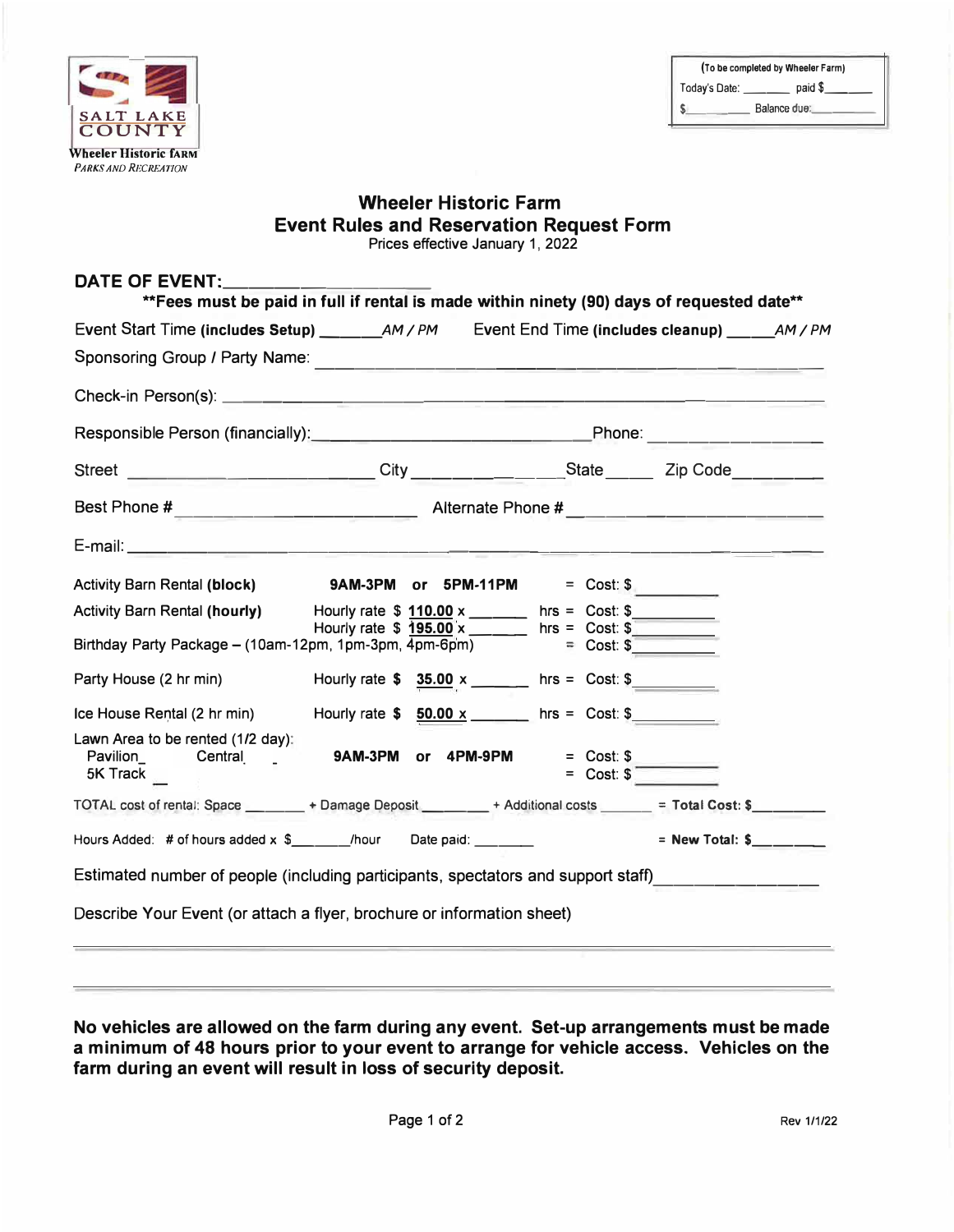## **Event Checklist Check all that apply.**

## **Type:**

- Immediate Family Event/ Reunion/ Birthday
- Wedding/ Reception (Last Names of Couple) **Wedding** Network and the second second the second of Couple 3
- Bicycles used in event
- **Athletic event.** (Denote area on map.)
- Other

## **Private Event Activities:**

- Food Catering
- Inflatables (Must be pre-approved, 5 hours max. on the grass and must have a generator) Denote location on map. **(additional \$50 per inflatable \_\_\_\_\_ x \$50 = \$** \_\_\_\_\_\_**)**
- Tent Rentals (Diamond Rentals, 4518 South Riverside Drive, 801-262-2080)
- Music/ Sound Amplification (contact SL Valley Health Department, 385-468-3835).
- PA System for announcements (out-doors)
- Stages or tents. (Denote locations on map.)
- Hot Air Balloon (tethered only)<br>
Sther, Explain:
- Other, Explain: ------------------------ ----- --

## **Miscellaneous:**

- $\equiv$  Electrical Requirements (the pavilion has 110 volt service only)
- \_\_ Electrical Requirements (lawn space pull power additional \$50 per box 2 per space)

Some events may require Off-Duty Police, additional waste containers, portable sanitary units, additional farm staff attendants and/or parking staff at renter's expense.

## **Submitting a Request Form**

Complete a form for each separate event being requested. We cannot hold dates. All reservations require a nonrefundable deposit before they can be approved. Submit the completed form to:

> Wheeler Historic Farm 6351 S 900 E Salt Lake City, UT 84121

By signing the Contract, you understand there are no refunds for cancellations. (initials)

Fax the completed form to 385-468-1754, or e-mail it to wheeler1@slco.org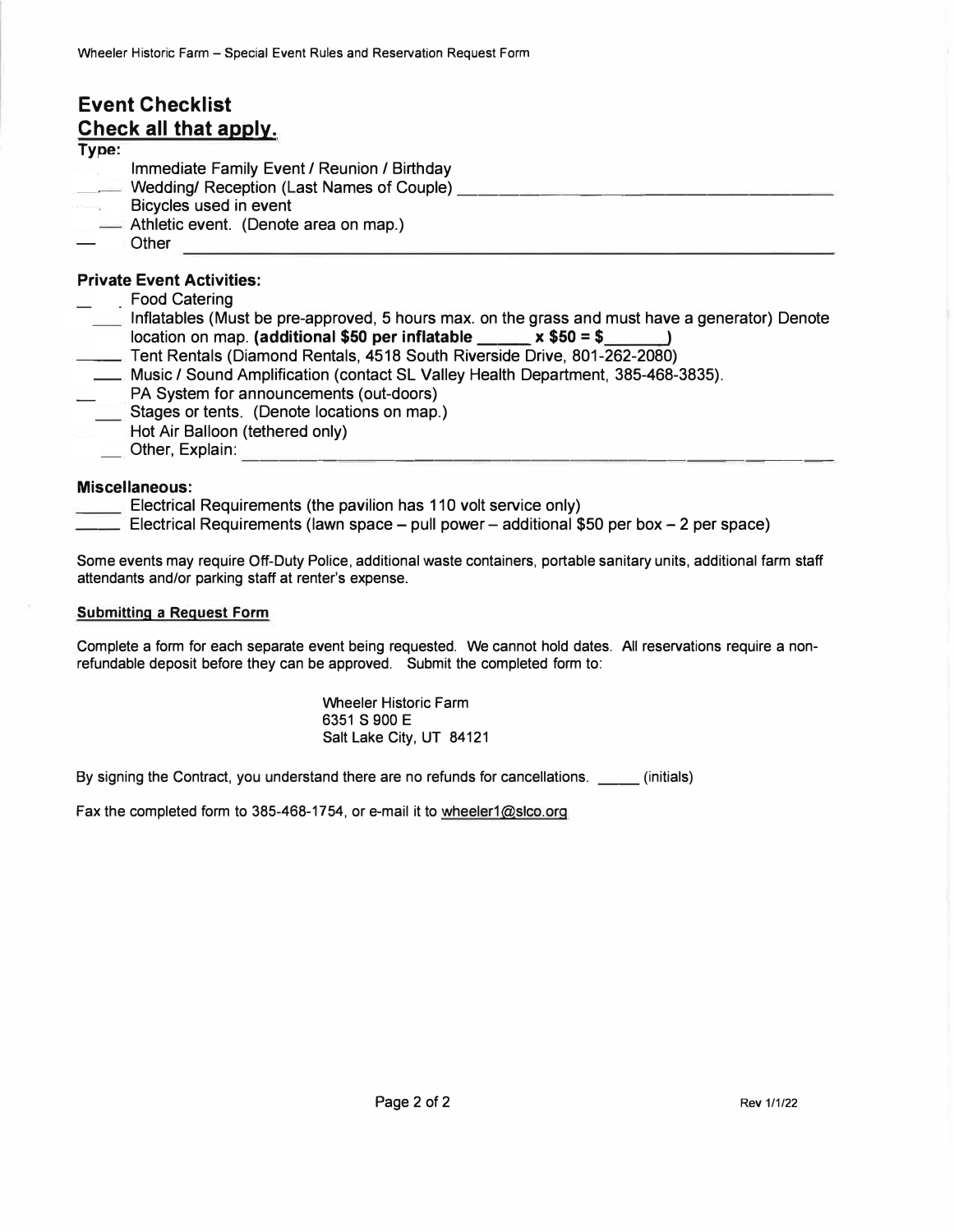

# Salt Lake County Wheeler Historic Farm License Agreement

Standard Form Contract DA No. 21-19096 Approved for Division use 11-Jan-22 through 31-Dec-22

..., 2022 and is entered into between Salt Lake County on behalf of its This agreement, dated this day of Wheeler Historic Farm (hereafter referred to as FARM), a Salt Lake County Facility, located at 6351 South 900 East, Salt Lake City, (hereafter referred to as RENTER). FARM hereby licenses to RENTER and its UT 84121 and members, guests, spectators and competitors, the use of FARM'S facilities, subject to all conditions set forth below.

| Responsible person (hereafter referred to as RENTER), |      |     |
|-------------------------------------------------------|------|-----|
| Address                                               | City | Zip |
| Best phone (_______) ______                           |      |     |
| <b>E-mail Address</b>                                 | ω    |     |

## **CONDITIONS OF CONTRACT**

In consideration of RENTER's use of the FARM, RENTER agrees to:

- 1. Pay FARM all costs and expenses applicable to RENTER's event upon receipt of invoice or as otherwise indicated by policy or notice.
- 2. Review and comply with the Wheeler Farm Reservation Policy.
- 3. Assume liability for damage to County property, fixtures, and equipment caused by Renter, its members, guests, spectators, or competitors.
- 4. Assume full and exclusive responsibility for:
	- a. The safety of the persons and property of all RENTER's members, guests, spectators, competitors and members of the public in attendance at any event or activity put on by RENTER. RENTER assumes all risk of events and activities; FARM assumes none thereof. FARM shall not be responsible for losses by RENTER, its agents, employees, members, guests, or invitees occasioned by theft or disappearance of equipment or other personal property; and
	- b. All damages to FARM property, fixtures and equipment caused by RENTER, its members, guests, spectators or competitors. The actual cost of repair and/or cleaning shall be paid by RENTER immediately upon receipt of an invoice from FARM.
- 5. Clean up all areas used. Areas must be returned to the conditions and order they were in before scheduled use. Cleaning includes, but is not limited to removal of decorations, returning tables and chairs to their original location, sweep, spot clean, mop floor (if deemed necessary by the building attendant) and empty garbage cans. All litter, trash, and garbage must be deposited in the correct dumpsters outside the building. All spills must be wiped up immediately. FARM is not responsible for any equipment, supplies, or other property left on the premises.
- 6. Designate one adult per 50 adult guests to supervise RENTER's event and one adult per 20 child guests at the event.
- 7. Identify to FARM's on-duty building attendant RENTER's designated supervisors. RENTER's designated supervisors shall ensure RENTER's guests and invitees comply with FARM's policies and local and state laws.
- Comply, at RENTER's expense, with FARM's requirements for security and medical personnel. 8.
- Indemnify, hold harmless and defend FARM, its officers, agents and employees from and against any and all losses, 9. damages, injuries, liabilities, and claims, including claims for personal injury, death, or damage to personal property, however allegedly caused, resulting directly or indirectly from, or arising out of acts or omissions by RENTER, its agents, representatives, and invitees in the performance of this Agreement.
- 10. Acknowledge that FARM is a body corporate and politic of the State of Utah, subject to the Governmental Immunity Act of Utah (the "Act"), Utah Code Ann. §§63G-7-101 to -904 (2018). The Parties agree that FARM shall only be liable within the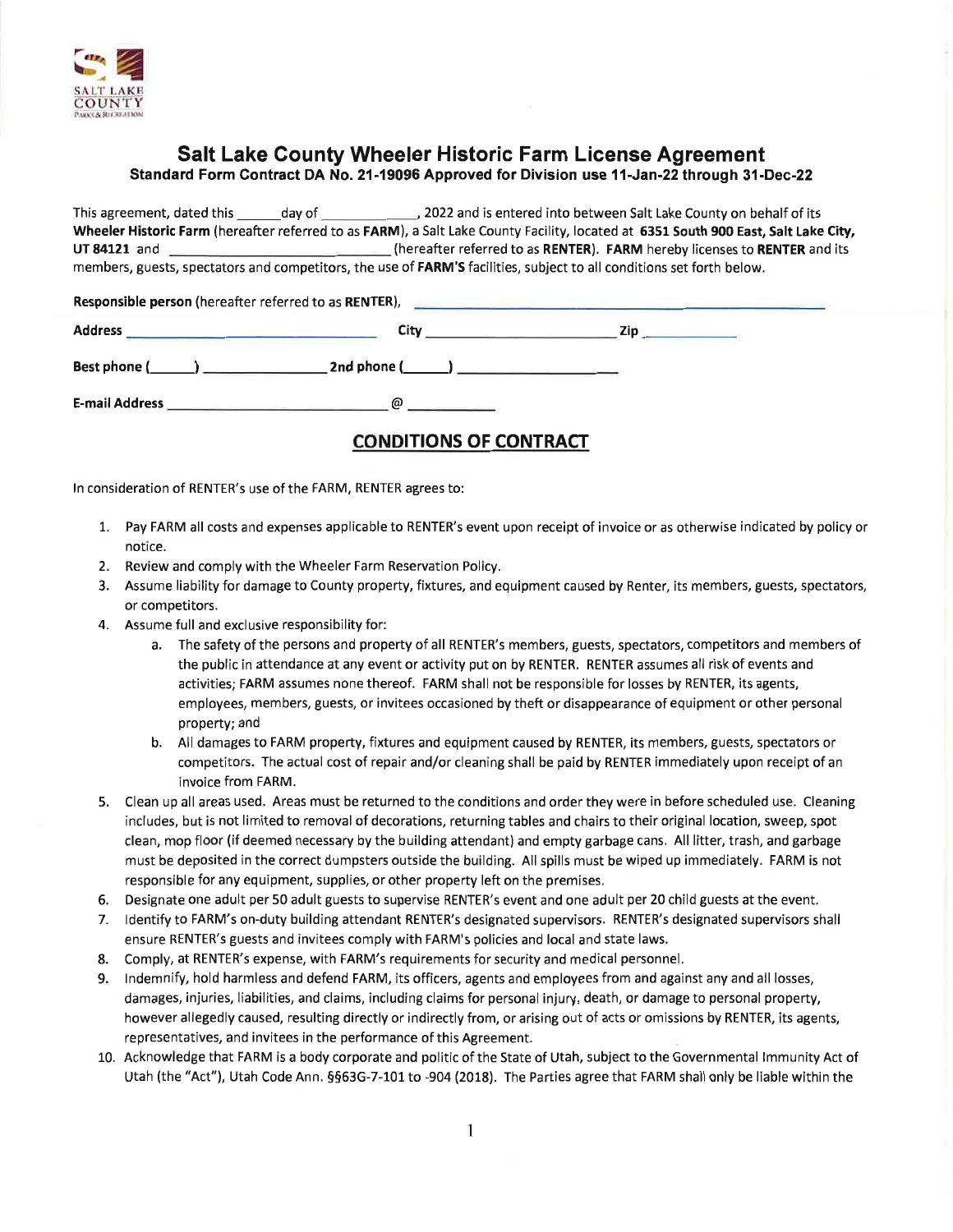

parameters of the ACT. Nothing contained in this Agreement shall be construed in any way to modify the limits of liability set forth in the ACT.

- 11. Assume all risk of loss in the event RENTER's scheduled facility rental is terminated for any reason. In no event shall FARM be liable for any costs or attorney fees expended by the RENTER in enforcing his/her rights under this Agreement. The RENTER agrees that FARM shall not be liable for indirect, incidental, or consequential damages, regardless of the form of action, nor shall it be liable for exemplary damages or lost revenue.
- 12. Be responsible to inspect the facilities or areas it rents prior to each use to ensure safe conditions. Any unsafe conditions shall be reported to FARM staff immediately, and the areas or Facilities should not be sued until notice is received from the **FARM.**
- 13. Not sell, distribute, or solicit the sale or distribution of any material, equipment, or product whatsoever, in or about the facility, without prior written consent of FARM.
- 14. Not conduct or promote any activities or advertise any special or particular event to be conducted at the FARM without FARM's prior written approval.
- 15. Use FARM's Tables & Chairs only upon request.
- 16. Not broker, sublease, or sublet reserved times.
- 17. Not move existing exhibits or displays that are a part of the Wheeler Historic Farm. RENTER shall not otherwise modify any structure, electrical system, or equipment.
- 18. Acknowledge that the rights and remedies of the parties hereto are in addition to any other rights and remedies provided by law or under this Agreement. The Parties agree that the waiver of any breach of this Agreement by either party shall in no event constitute a waiver as to any future breach.
- 19. COVID-19: RENTER acknowledges the uncertainty caused by the COVID-19 pandemic, and notwithstanding any other provision to the contrary, the RENTER agrees that FARM, in its sole discretion, may immediately terminate this Agreement at any time for reasons related to COVID-19, including without limitation health or other orders, whether issued by Salt Lake County or other government officials. If FARM terminates this Agreement under this Section 19, Farm shall refund to RENTER any rental deposits/fees paid by the Organizer/Renter for this rental, less any reasonable costs and expenses which FARM incurred up to the time of cancellation.
- 20. Acknowledge that any alteration of the standard form language without approval of the attorney shall render this Agreement void and without effect. Any changes to this Agreement must be pre-approved as to form by the District Attorney's Office.

Signature: **WHEELER FARM FACILITY MANAGER**  Signature: **RENTER,** Authorized Agent

**Approved as to legal form:** 

**�!alryaign11dbyD8\lldA.Jorn,on 'Oato202201110919:1a--0roo**  Signature:

**Deputy District Attorney**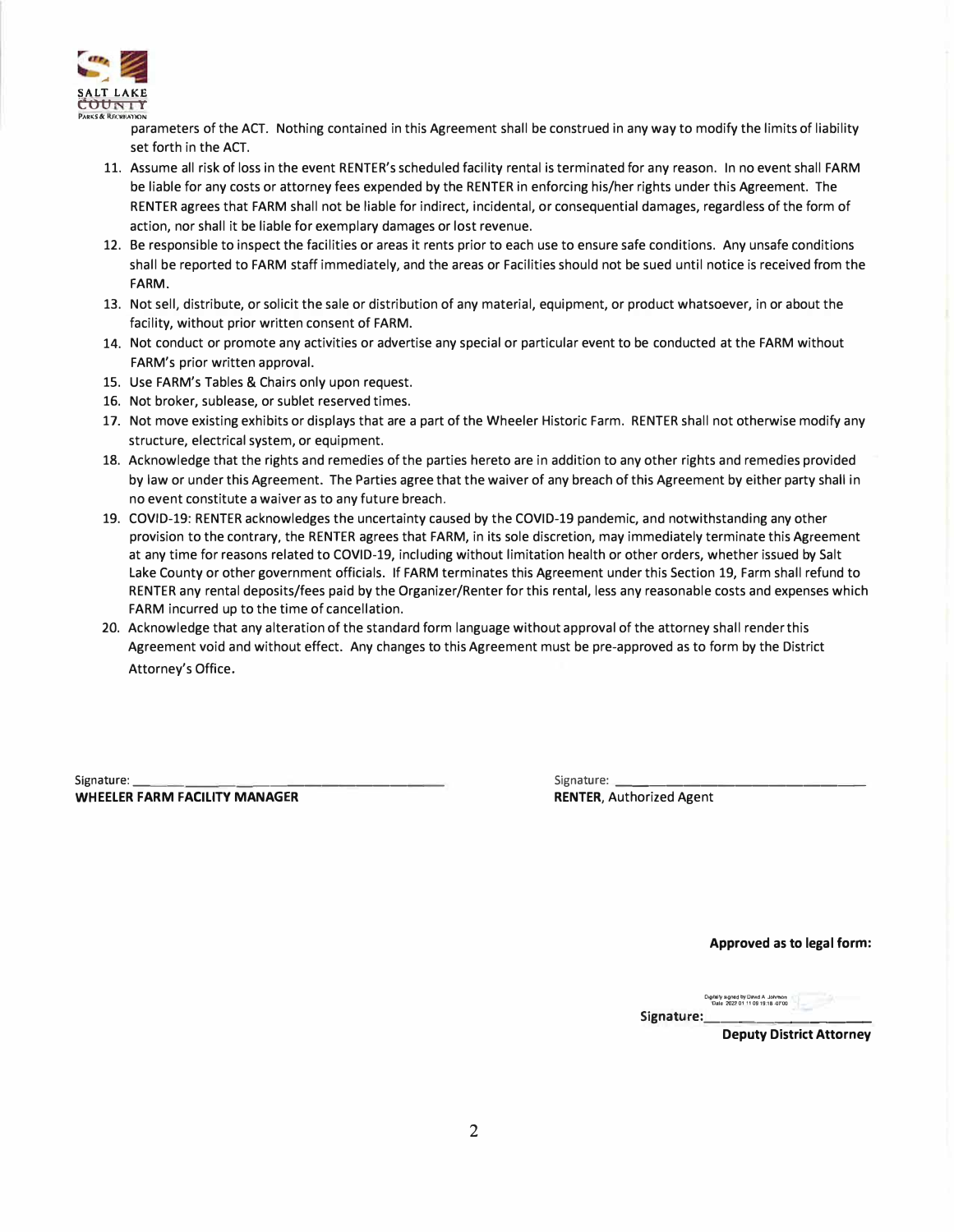

### SALT LAKE COUNTY PARKS AND RECREATION DIVISION

POLICY AND PROCEDURE

### ON WHEELER HISTORIC FARM RESERVATIONS

#### **PURPOSE**

Salt Lake County Parks and Recreation Division ("Parks and Rec") is committed to providing a safe and positive environment for alt patrons, employees, and volunteers. To that end, Parks and Rec desires to establish a policy on the orderly use and rental of amenities at Its Wheeler Historic Farm,

#### POLICY

In order to create consistent standards for renting am enitles at Wheeler Historic Farm, It Is the policy of Parks and Rec to enforce the following:

- 1. This Reservation Policy applies to rentals of the Activity Barn, the lee **House,** and **lawn** Areas.
- 2, A non•refundable rental deposit of 25% of the Rental Fee shall be paid upon **making** a reservation **fat** the Jee House, lawn area, or the Activity Barn.
- **3. Remaining** Invoiced fees **(tncluc:ifng all** applicable rental **fees,** security **deposit** fees, and **Building** Attendant fees) shall be paid wtthln 30 days of the date the Facility **Reservation** was made,
- 4. Addlllcnal rental time requasted **by** Renter within 90 days of the scheduled **Facility** use shall be paid by Renter upon demand.
- 5, Renter's Security Deposit st,all *be* refunded in full if no damage to the Facility is discovered, no additional cle:1nlng Is required, Rehter has vacated the Facllity upon the scheduled time, Renter has net left balloons in the rafters, and Renter has not allowed Inflatables to remain on the lawn for more than five hours. Wheeler Farm reserves the right to retain deposited funds **for** the following purposes & rates:
	- 5.1 \$100 per 30 minutes for FARM staff to clean the Facility to the condition in which the Renter **found the** Facility.
	- 5.2 Unpaid balances for additional staff time
	- 5.3 \$10 per balloon left In rafters
	- 5.4 Entire deposit for inflatables left on the lawn for longer than 5 hours.
	- s.s \$125 per 30 minutes for the Renter's **fallure** to vacate the Facility at the scheduled time.
	- 5.6 Actual cost to repair or replace damaged facilities or equipment.
- 6. FARM staff shall conduct an inspection of the rented area at the conclusion of an event. The morning following an evening event, a final inspection will be conducted by Facility management. Any damage, litter, trash or un-clean areas not discovered during the check-out process will be documented and deducted from the cleaning deposit. Prior to cleaning, the RENTER will be notified. If RENTER disputes the claim, RENTER will have a one-hour window to return to the Farm to view the area in question.
- 7. RENll'R may **not** use nails, pins, staples, tape, glue, poster putty, 3M tape or other tool that **will** leave holes or mar the bulldlng. RENTER MAV use blue painter tape, wire, flshlng line and zip ties to affix **decor** or cover cords,
- s. FARM reserves the right to determine the appropriate number of building **attendants,** other personnel necessary to properly service RENTER's event, at RENTER'S expense. Each staff member present shall be **bllled** at a rate of \$25/hr.
- 9. FARM may require RENTER to provide security and medical coverage (off-duty police officers and EMT's) at its eveht.
- 10, FARM shall notify !aw enforcement of criminal law violations and mav require RENTER to immediately vacate the Facllity should RENTER or a guest or invitee violate the law or FARM's Patron Code of Conduct.